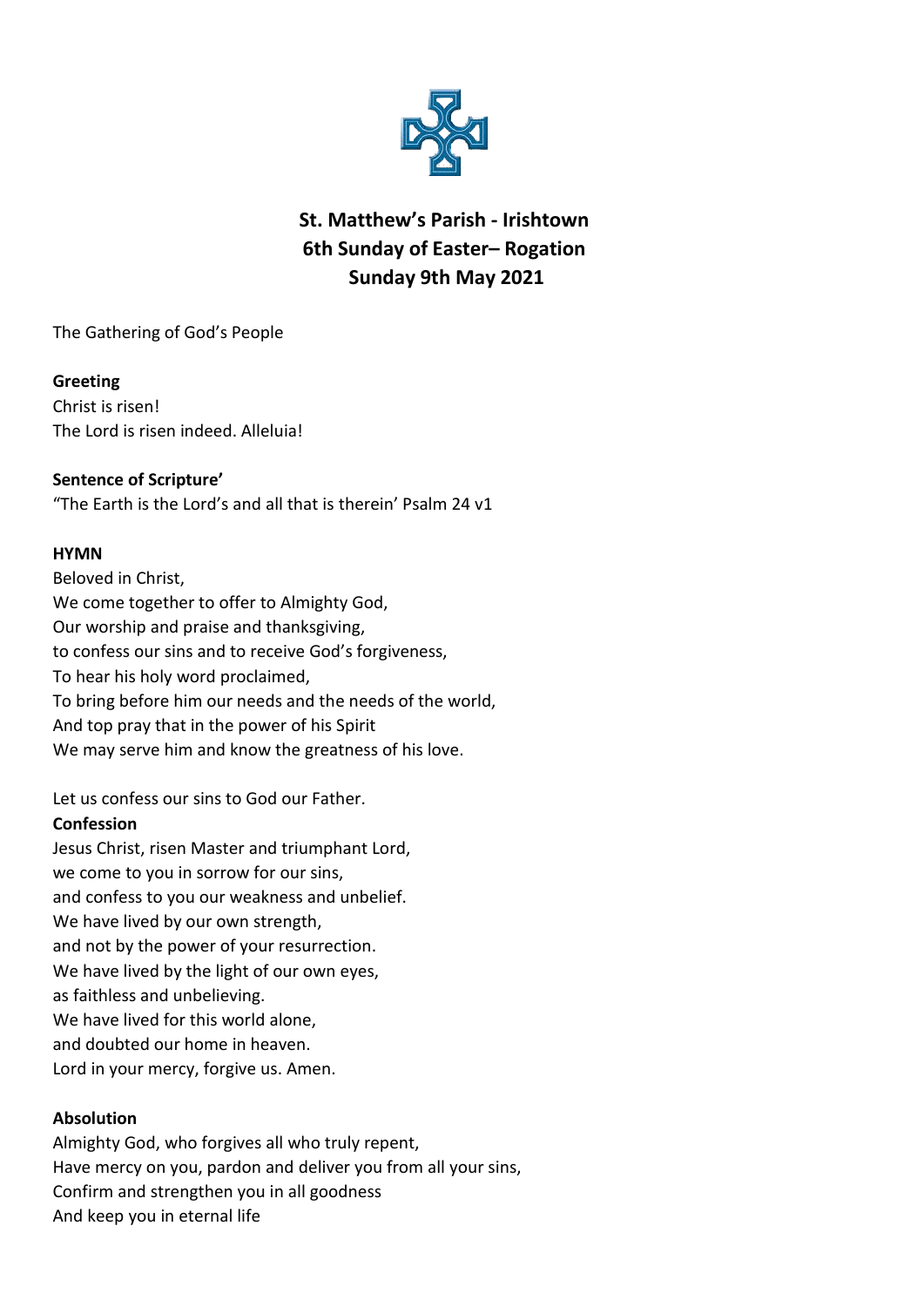Through Jesus Christ our Lord. Amen.

**Proclaiming and Receiving the Word** O Lord, open our lips **And our mouth will proclaim our praise.** O God, make speed to save us **O Lord make haste to help us.** Glory to the Father, and to the Son, and to the Holy Spirit: **As it was in the beginning, is now and shall be for ever. Amen.** Praise the Lord **The Lord's name be praised.**

**VENITE v 1-7**

**The Old Testament Reading- Isaiah 45: 11-13 & 18-19**

**PSALM 98**

**New Testament Reading – John 15 v 9-17**

**Sermon**

**Apostles Creed**

**Prayers** A prayer for Rogation Sunday

A Prayer for all those facing exams or doing exams at this time.

A Prayer for all those who continue to suffer from Covid 19

For those with no voice

For care of creation

Father, you know our hearts and share our sorrows. We are hurt by our parting from those whom we loved: when we are angry at the loss we have sustained, when we long for words of comfort, yet find them hard to hear, turn our grief to truer living, our affliction to firmer hope in Jesus Christ our Lord. Amen. Let us pray for the coming of God's kingdom in the words our Saviour taught us; Our Father who are in Heaven….

**Collect for Rogation** 

Loving God,